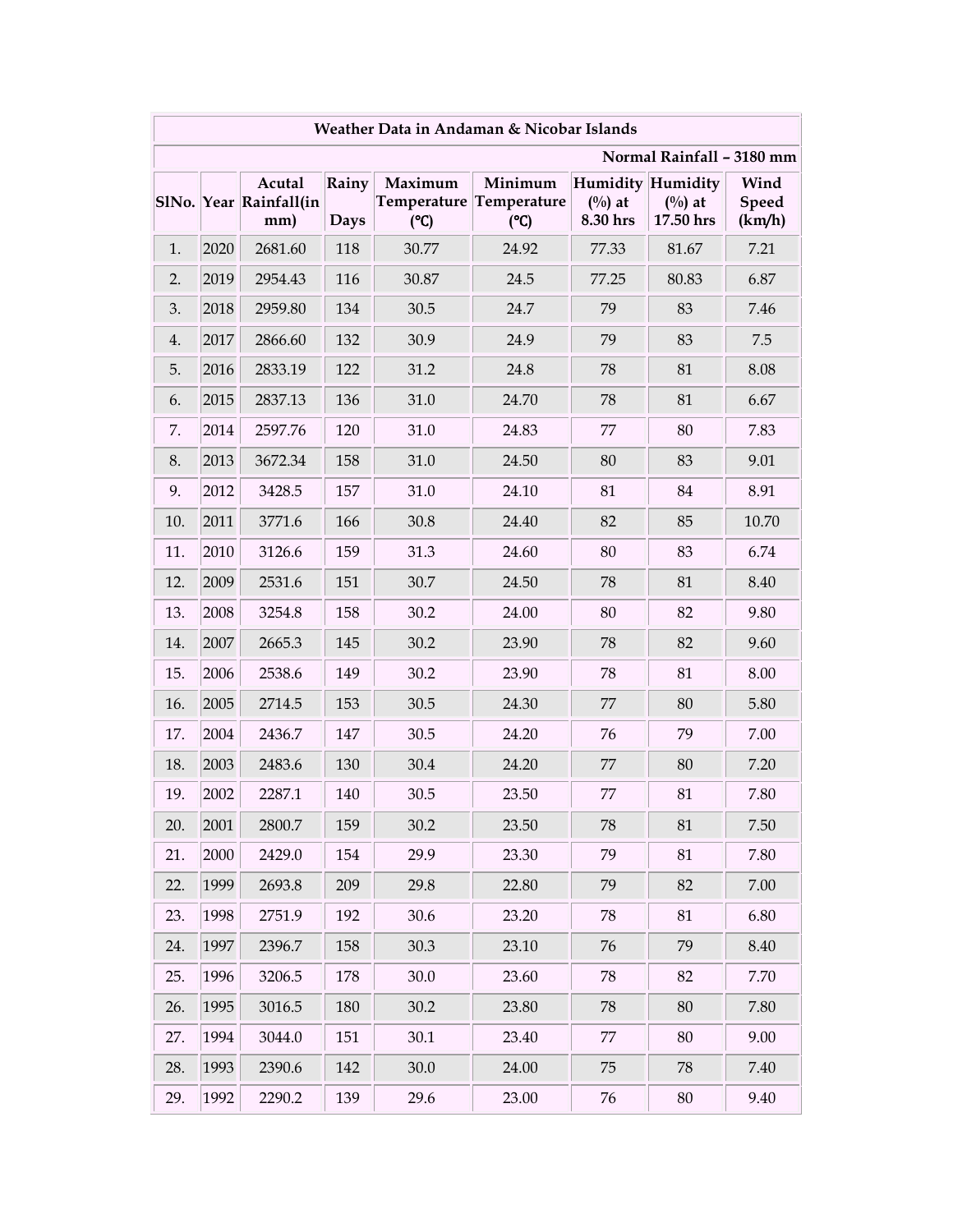| 30. | 1991 | 2585.4 | 145 | 30.0     | 23.70 | 77     | 79       | 9.50      |
|-----|------|--------|-----|----------|-------|--------|----------|-----------|
| 31. | 1990 | 2265.1 | 163 | 29.9     | 24.20 | 79     | 81       | 8.80      |
| 32. | 1989 | 2493.4 | 184 | 29.6     | 20.40 | 78     | 79       | 9.40      |
| 33. | 1988 | 2913.8 | 199 | 29.8     | 21.60 | 78     | 80       | 9.40      |
| 34. | 1987 | 2277.8 | 181 | 30.2     | 22.90 | $77\,$ | 79       | 9.40      |
| 35. | 1986 | 2177.1 | 174 | 29.9     | 22.20 | 76     | 79       | 10.20     |
| 36. | 1985 | 2503.8 | 189 | 29.1     | 23.30 | 77     | 80       | 10.40     |
| 37. | 1984 | 2492.3 | 124 | 29.8     | 23.60 | 77     | 80       | 9.80      |
| 38. | 1983 | 2669.6 | 137 | 30.0     | 23.40 | 76     | 78       | 8.80      |
| 39. | 1982 | 2069.9 | 119 | 29.9     | 22.50 | $77\,$ | 80       | 10.20     |
| 40. | 1981 | 2778.9 | 127 | 29.9     | 23.20 | 76     | 81       | 10.80     |
| 41. | 1980 | 3278.2 | 127 | 30.2     | 23.10 | 77     | 79       | 10.60     |
| 42. | 1979 | 1950.3 | 117 | 30.2     | 23.40 | 76     | 78       | 10.70     |
| 43. | 1978 | 2676.9 | 130 | 29.8     | 21.10 | 78     | 79       | 11.00     |
| 44. | 1977 | 2458.4 | 124 | 29.8     | 21.00 | 78     | 80       | 10.90     |
| 45. | 1976 | 3166.6 | 138 | 29.1     | 20.80 | 76     | 78       | 11.60     |
| 46. | 1975 | 3529.6 | 140 | 29.4     | 22.20 | 79     | 81       | $10.70\,$ |
| 47. | 1974 | 2961.0 | 138 | 29.4     | 22.30 | 77     | 80       | $\rm NA$  |
| 48. | 1973 | 2980.7 | 138 | 29.7     | 23.60 | 78     | 80       | $\rm NA$  |
| 49. | 1972 | 2979.6 | 138 | 29.9     | 21.90 | 77     | 81       | $\rm NA$  |
| 50. | 1971 | 2970.1 | 132 | 30.3     | 22.50 | 76     | 80       | NA        |
| 51. | 1970 | 3222.9 | 157 | 30.7     | 23.20 | 78     | 82       | $\rm NA$  |
| 52. | 1969 | 2714.1 | 118 | 30.8     | 23.30 | $77\,$ | 81       | $\rm NA$  |
| 53. | 1968 | 2705.4 | 121 | 30.7     | 23.50 | 76     | 81       | NA        |
| 54. | 1967 | 2975.7 | 149 | 30.4     | 23.20 | 78     | 82       | NA        |
| 55. | 1966 | 2927.7 | 120 | 30.6     | 23.30 | 77     | 82       | NA        |
| 56. | 1965 | 3215.7 | 145 | 30.4     | 22.90 | NA     | NA       | NA        |
| 57. | 1964 | 3323.8 | 142 | 30.5     | 23.00 | NA     | NA       | NA        |
| 58. | 1963 | 3229.2 | 185 | 30.0     | 24.00 | NA     | NA       | NA        |
| 59. | 1962 | 3260.4 | 194 | 30.1     | 23.70 | NA     | NA       | NA        |
| 60. | 1961 | 4362.4 | 197 | 29.7     | 23.70 | NA     | NA       | NA        |
| 61. | 1960 | 3079.9 | NA  | 30.4     | 23.90 | NA     | NA       | NA        |
| 62. | 1959 | 3585.7 | NA  | $30.5\,$ | 23.80 | NA     | $\rm NA$ | NA        |